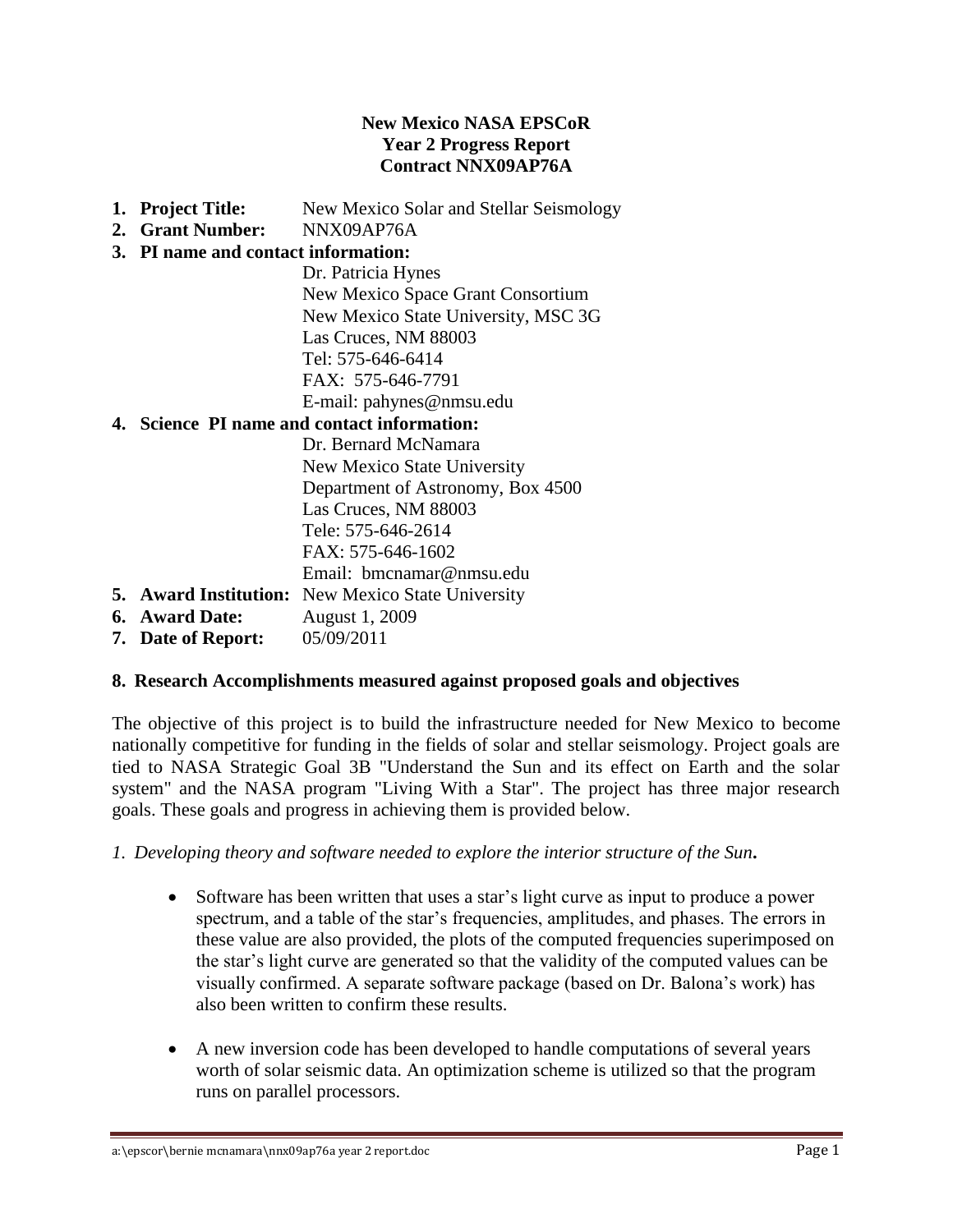- A program to write the software that computes the theoretically expected pulsation spectrum of high mass stars has been initiated with the assistance of our Los Alamos National Laboratory collaborators.
- Significant work has been accomplished in the construction of an automated software package for the prediction of coronal mass ejections from the Sun. This work will serve as the basis of a Ph.D. dissertation for project graduate student Michael Kirk.

### *2) Broadening the use of solar models to other stars.*

 A good start has been made in this area. Our group has received six awards under the NASA Kepler solicitations for cycles 1 through 3 guest observer program. The project titles illustrate the scope of our work in this area,

- 1. "Measuring the sub-millimagnitude frequency spectra of pulsating B stars"
- 2. "Characterizing the Top of the Red Giant Branch using Kepler Drop-List stars"
- 3. "The structure and global properties of Red Giant Clump stars"
- 4. "Transition in variable stars: from Solar type to  $\gamma$ -Doradous type"
- 5. "A search for hybrid  $\gamma$ -Doradus/ $\delta$ -Scuti pulsating variables, Improving the Statistics"
- 6. "Characterizing the amplitude and frequency spectrum variability in hybrid  $\gamma$ Dor/ $\delta$ Scuti stars"

In addition to these awards a three year grant (approx \$215K) has been received from LANL to hire a post-doc fellow in asterosiesmology. In December we received our Kepler data for our main-sequence B-star project. We are in the process of writing a paper on their pulsation characteristics. A poster on this work will be given at the May 2011 meeting of the American Astronomical Society in Boston, MA.

*3. Characterizing stars that have been discovered to possess planetary systems*.

None of the Kepler stars studied so far show evidence of planetary systems. Our current work has been confined to upper main sequence stars where planetary systems have not previously been discovered. Our results support the view that planets around these stars are still likely to be beyond our detection capabilities. We are in the process of expanding our effort to the examination of lower main sequence stars were planets are known to exist.

## **9. Systemic changes related to NASA EPSCoR funding**

Changes in each of the areas specified in the yearly report guidelines are discussed below.

a. *Improvements in the jurisdiction's research and development infrastructure:*

Our primary project goal under this category was: "To develop the research infrastructure in solar and stellar seismology among New Mexico's universities (NMSU, UNM), national laboratories (LANL, NSO, AFRL) and the New Mexico Space Grant Program." The main way in which this goal was to be accomplished was through the hiring of two new faculty members at NMSU. Since the start of this EPSCoR project in 2009 NMSU has exceeded this goal by adding three new faculty members in areas related to the project.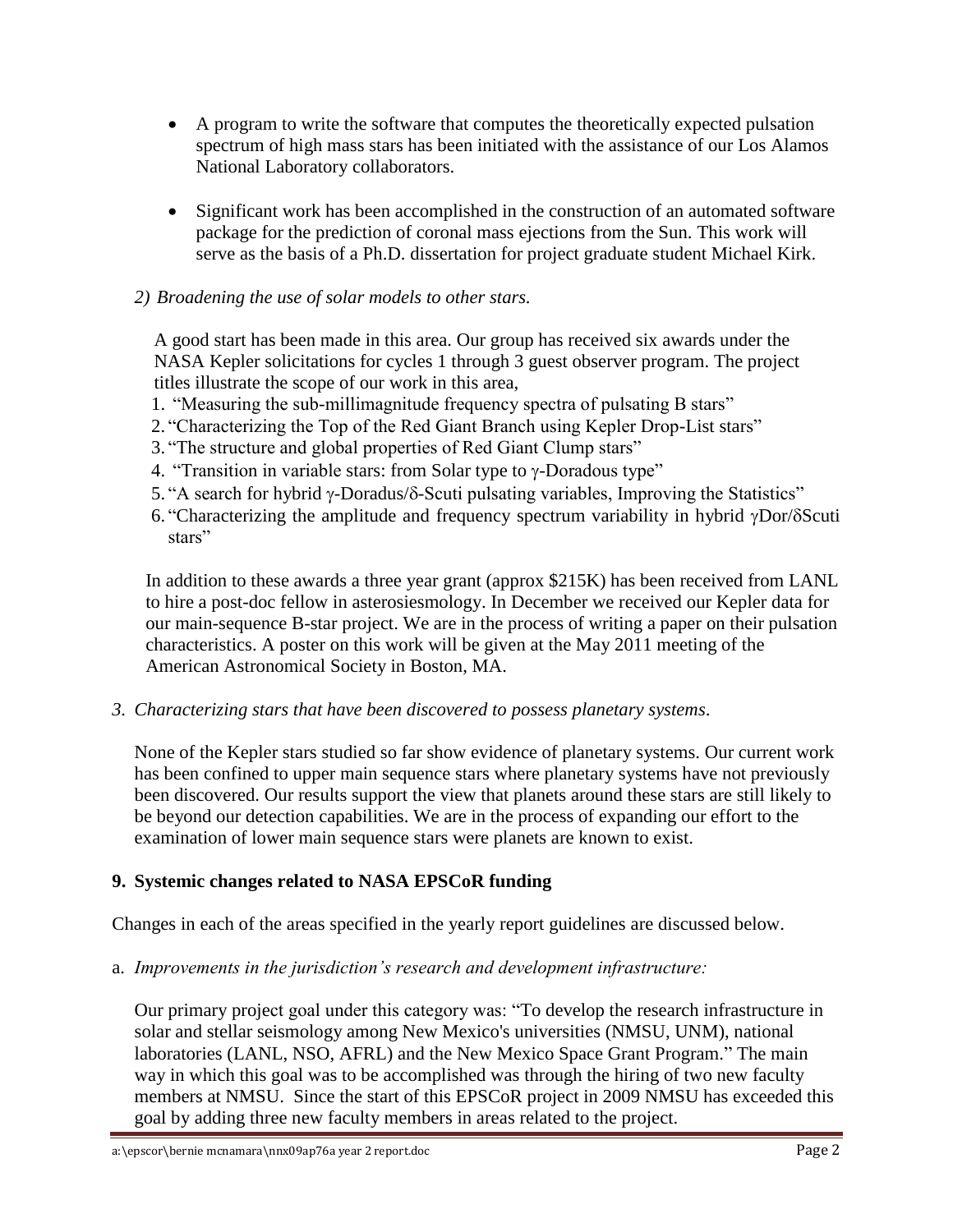- 1. The first EPSCoR supported hire was authorized in Fall 2009. Dr. James McAteer was selected to join the NMSU Astronomy Department. Dr. McAteer has expertise in heliophysics and space weather: areas of interest to NMSU (New Mexico State University), UNM (University of New Mexico), NSO (National Solar Observatory, LANL (Los Alamos National Laboratories, and the AFRL (Air Force Research Laboratory).
- 2. The second EPSCoR supported faculty hire was authorized in fall 2010. Dr. Laura Boucheron was selected and will join the NMSU Department of Electrical and Computer Engineering in Fall 2011. Her research field is the automated recognition of features in digital images. She will strengthen collaborative ties between NMSU, AFRL, and the NSO.
- 3. A third faculty member Dr. Huiping Cao joined the NMSU Computer Science Department in Fall 2011. This hire was not directly supported by EPSCoR funds, but her research is directly related to project activities. She is a regular participate in our weekly solar physics group discussions. Her field of expertise is large data-base management. This area is of interest to our EPSCoR partners NSO, LANL, and AFRL as well as Sandia National Laboratory.

# *b) Increased financial commitment from the jurisdiction, industry, and participating institutions.*

- LANL has agreed to support two NMSU computer science faculty members to work on software development related to solar activity. These positions will be for three years and will provide two months of summer support.
- AFRL has agreed to support one graduate student at UNM and NMSU to work on problems associated with heliophysics.
- LANL has awarded NMSU a three-year post-doc position in asteroseimology.
- An internally competed multi-year graduate student fellowship has been awarded to project graduate student Greg Taylor by NMSU to work with Dr. Rimmile (NSO).
- An internally competed research award has been given to Drs. McAteer and Boucheron by NMSU to work on a solar limb adaptive optics project (with Rimmele NSO).
- An internally competed a research award has been given to Drs. Jackiewicz and Cao by NMSU to work on large base management solar physics problems.

## *c) Response of activities to NASA jurisdiction priorities*

We have been working with Dr. Dean Pesnell of Goddard Space Flight Center. Dr. Pesnell is the PI of NASA's newly launched Solar Dynamics Observatory (SDO). Dr. Jackiewicz (NMSU EPSCoR co P.I.) is a member of the SDO Analysis Team. Secondly, Jackiewicz and McNamara have been working with NSO staff on a major new variable star initiative called SONG (Stellar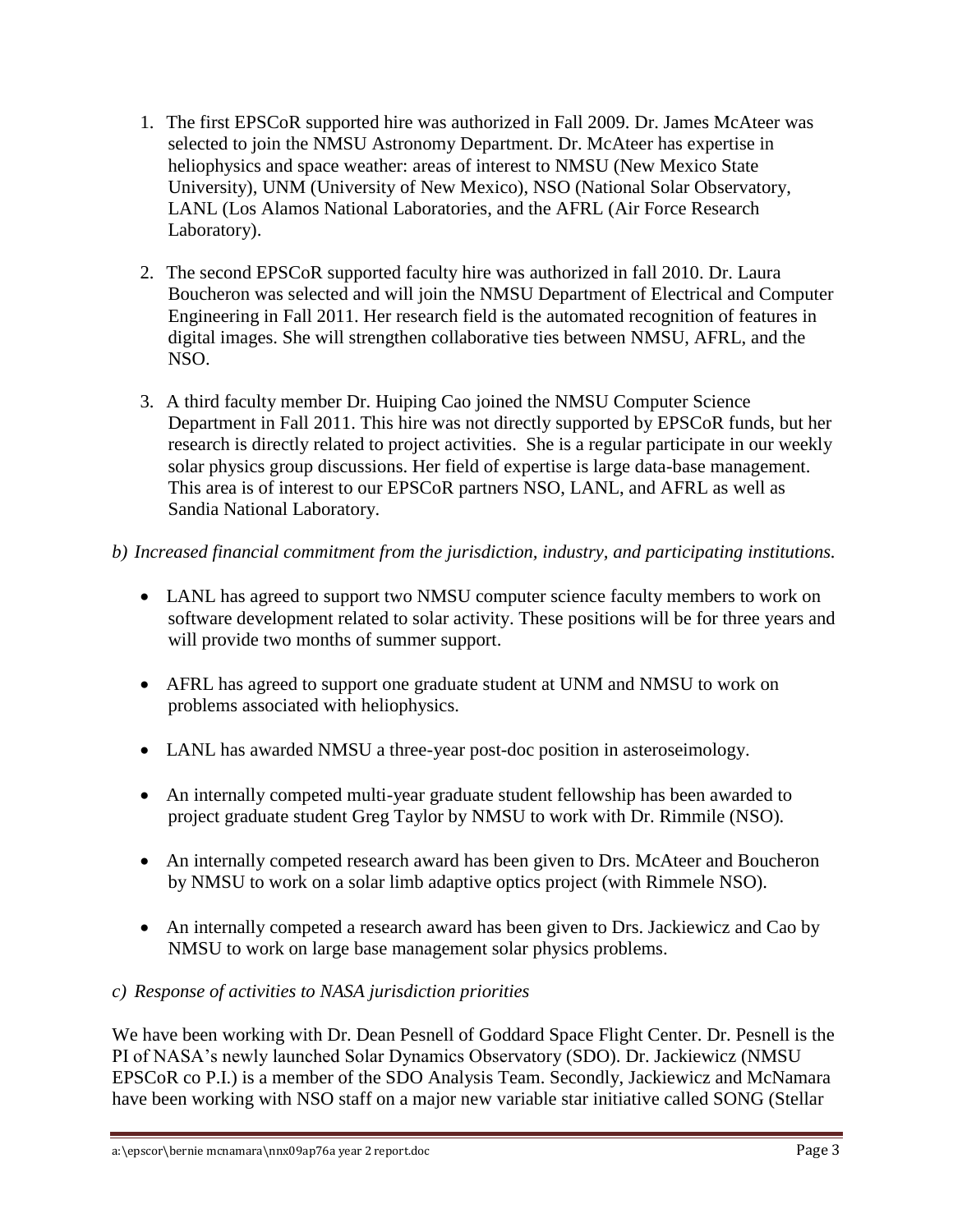Observations Network Group). This international project involves collaborators from Europe and China. SONG will be able to detect extra-solar planets using precise radial velocity measurements. This technique is complementary to the light curve approach being used by the NASA Kepler satellite. Third, additional ties between NMSU and LANL were strengthened through the joint NASA Kepler awards. In many of these cases, PIs and Co-PIs from LANL and NMSU were co-investigators.

### *d) Re-ordered jurisdiction and/or institutional priorities*

The AFRL Center for Excellence in Space Weather now recognizes NMSU and UNM as potential sites to address its future workforce needs. They are in discussions with NMSU and UNM about the development of curricula that will meet its long-term research goals. NMSU has added three new faculty members who work in project related areas since 2010. New faculty hired in these fields since 2009 now total four. NMSU has adopted space weather and heliophysics as strategic growth areas.

### **10. Examples of successful technology transfer to the private sector**

None

### **11. Extent to which collaborations with jurisdiction agencies, industry, research and academic institutions, and NASA have evolved.**

Several collaborations have evolved as a result of this effort

- a. A more extensive collaboration with LANL has developed around the Kepler program. NMSU and LANL scientific staff are co-Is on several jointly submitted proposals to this program.
- b. NMSU and UNM graduate students are supported by AFRL to conduct research in space weather with AFRL mentors.
- c. NMSU has one graduate student working at the NSO facility at Sunspot, NM and another has worked with NSO staff in Tucson.
- d. NMSU is playing a more active role in the Virtual Solar Observatory work at Goddard and the NSO.
- e. NMSU has conducted preliminary discussions with Ball Aerospace about summer internships.
- f. NMSU serves as the host institute for students requesting travel support to all national solar meetings. This resulted from the submission of successful joint NMSU/NSO proposal to the NSF.
- g. NMSU is working with Sandia National Laboratory's Plasma Physics Division on the measurement of the opacity in high temperature plasmas. This effort has the potential for generating post-doc appointments funded by Sandia.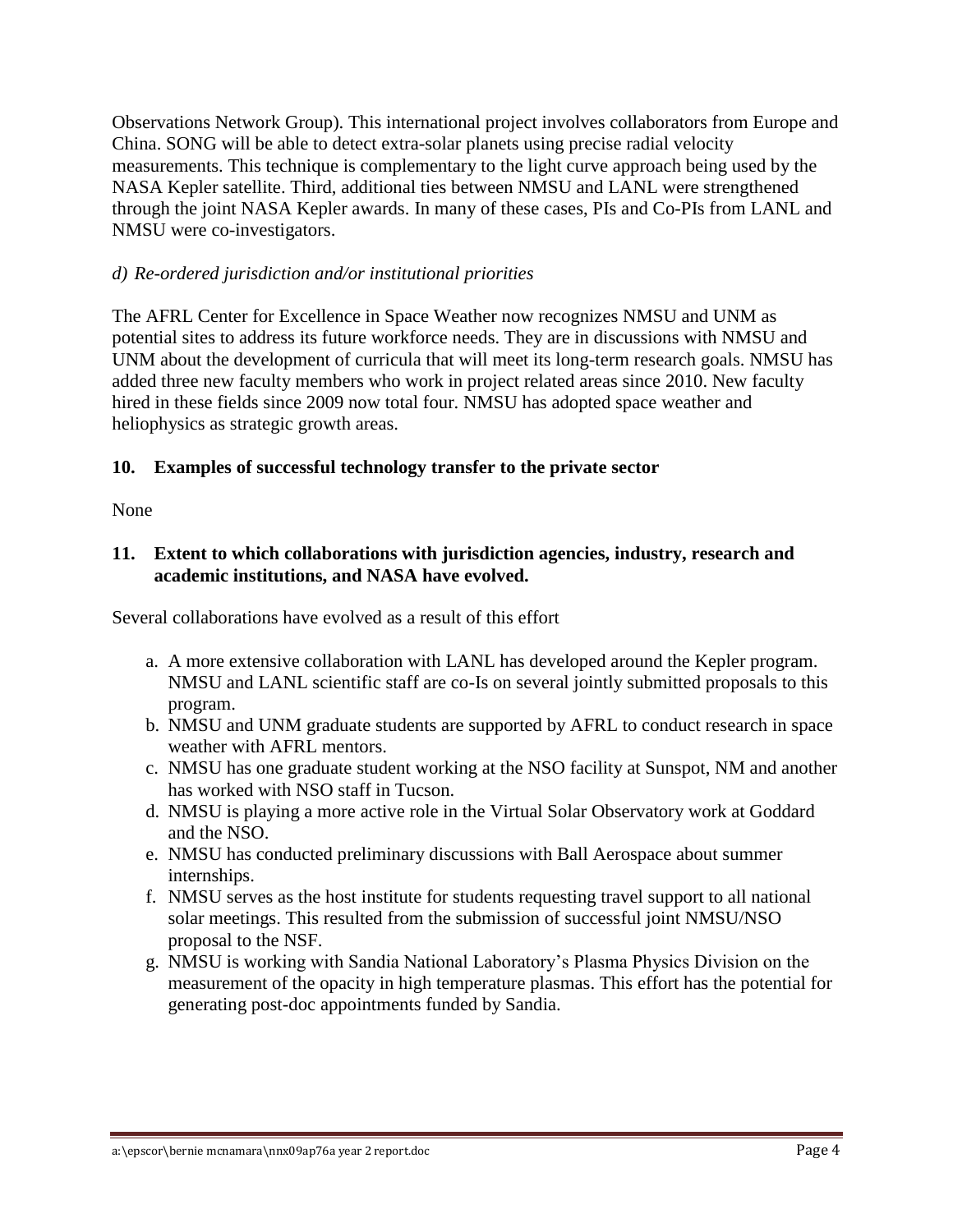### **12. Discussion of interaction between and cooperation with the jurisdiction's Space Grant Consortium.**

The NM Space Grant Consortium helps identify colleagues at institutions within the district that have similar research goals to those of the project. They hold a yearly meeting at which EPSCoR groups report project results and seek additional contacts. They also provide technical support on the expenditure of project funds. Finally, they provide administrative support on the submission of project reports.

### **13. Research success of individual investigators as measured by:**

#### *a) Articles submitted to or published in refereed journals*

- 1. Ahluwalia, H., "Sunspot cycle 23 descent to an unusual minimum and forecasts for cycle 24 activity" Advances in Space Research, (accepted April 2011)
- 2. Kirk, M., "An Automated Algorithm to Distinguish and Characterize Solar Flares and Associated Sequential Chromospheric Brightenings, Solar Physics (submitted March 2011)
- 3. Moradi, Baldner, Birch, Braun, Cameron, Duvall Jr, Gizon, Haber, Hanasoge, Hindman, **Jackiewicz**, et al. "Modeling the subsurface structure of sunspots". *Solar Physics*, Volume 267 (2010).
- 4. Long, D., **McAteer, R.T.J.,** Bloomfield, D.S., Gallagher, P.T. Globally Propagating Disturbance in the Solar Corona, Astronomy & Astrophysics, in press (2011)
- 5. Byrne, J. P., Maloney, S.A., **McAteer, R.T.J**., Refojo, J.M., Gallagher, P.T. Propagation of an Earth-directed coronal mass ejection in three dimensions, Nature Communications, Volume 1, Issue 6, pp. 74 (2010).
- 6. Conlon, P.A., **McAteer, R.T.J.,** Gallagher, P.T., Fennell, L. Quantifying the Evolving Magnetic Structure of Active Regions, The Astrophysical Journal, Volume 722, Issue 1, pp. 577-585 (2010).
- 7. Milligan, R.O., **McAteer, R.T.J.**, Dennis, B.R., Young, C.A., Evidence of a Plasmoid-Looptop Interaction and Magnetic Inflows During a Solar Flare/Coronal Mass Ejection Eruptive Event, The Astrophysical Journal, Volume 713, Issue 2, pp. 1292-1300 (2010)
- *b) Talks, presentations, or abstracts at professional meetings*
- 1. Calabro, B., "Automated Detection of Oscillatory Behavior in the Corona", Solar Physics Division Meeting of American Astronomical Society Meeting, May 2010
- 2. DeGrave, K., "F-mode seismology of solar simulations", Solar Physics Division Meeting of of American Astronomical Society Meeting, May 2010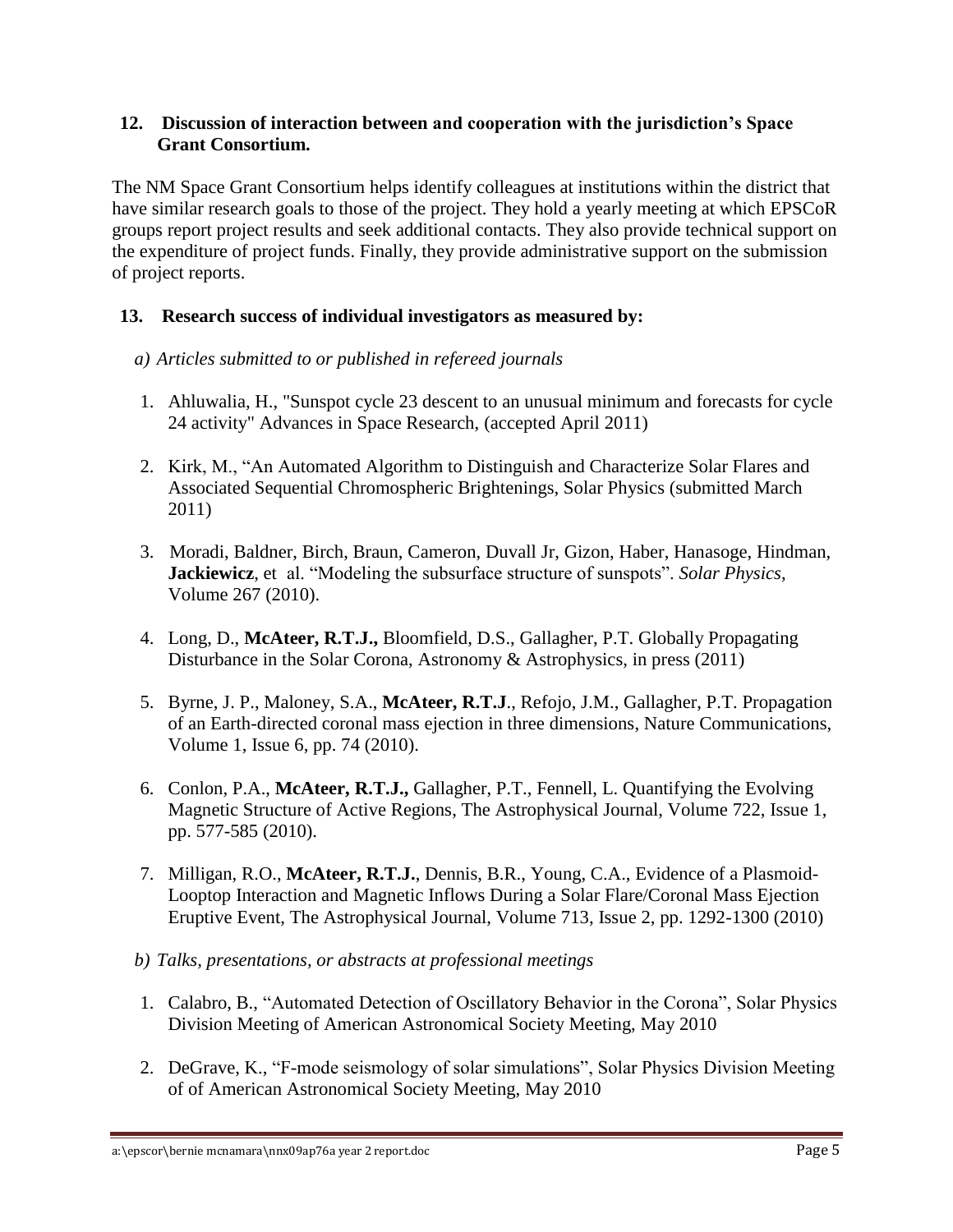- 3. Ghraibah, A., "Fields, Flares, and Forecasts", Solar Physics Division Meeting of American Astronomical Society Meeting, May 2010
- 4. Guzik, J., **"**Observations of 14 Delta Scuti and Gamma Doradus Star Candidates for the Kepler Guest Observer Program Cycle 1". Third Kepler Asteroseismology Workshop: Kepler Asteroseismology in Action." Aarhus, Denmark, June 2010.
- 5. Guzik, J., "Helioseismology of Sunspots: An Extended Analysis of AR9787." Conference: "A New Era of Seismology of the Sun and Solar-like Stars." Aix-en-Provence, France, June/July 2010
- 6. Jackiewicz, J., "Space Weather Related Research at New Mexico State University". AFRL, Albuquerque, NM, March 2010
- 7. Jackiewicz, J., "Time-distance helioseismology inversions around sunspots no consensus", Aug 2010, NSO
- 8. Jackiewicz, J., "Imaging the depths of the Sun with helioseismology", Boston College, Sept 2010
- 9.Jackiewicz, NSF panel member, 2010
- 10. Jackiewicz, J., "Solar Oscillations and acoustic power measured in H-alpha", Solar Physics Division Meeting of the American Astronomical Society Meeting, May 2011
- 11. Kirk, M., "Characterizing Chromospheric Flares and Sequential Brightenings", Solar Physics Division Meeting of of American Astronomical Society Meeting, May 2010
- 12. Kirk, M., "Connecting Ephermeral Chromospheric Brightenings to Coronal Loops", Solar Physics Division Meeting of of American Astronomical Society Meeting, May 2010
- 13. Kirk, M., "Automated Characterization of Large Flares and Associated Sequential Chromospheric Brightenings," Solar Image Processing Workshop V, September 2010
- 14. Kirk, M., "Properties of Solar Flares and Associated Sequential Chromospheric Brightenings," AGU Fall Meeting, December 2010
- 15. McAteer, J., "The 3D CME: Lessons learned, confirmed, and unearned from STEREO", invited colloquium at National Solar Observatory, University of Arizona, Tucson, Arizona, Oct 2010
- 16. McAteer, J., NSF panel member 2010
- 17. McAteer, J., "The 3D CME: Lessons learned, confirmed, and unearned from STEREO", invited colloquium at National Solar Observatory, Sunspot, Tucson, New Mexico, Nov 2010

a:\epscor\bernie mcnamara\nnx09ap76a year 2 report.doc **Page 6**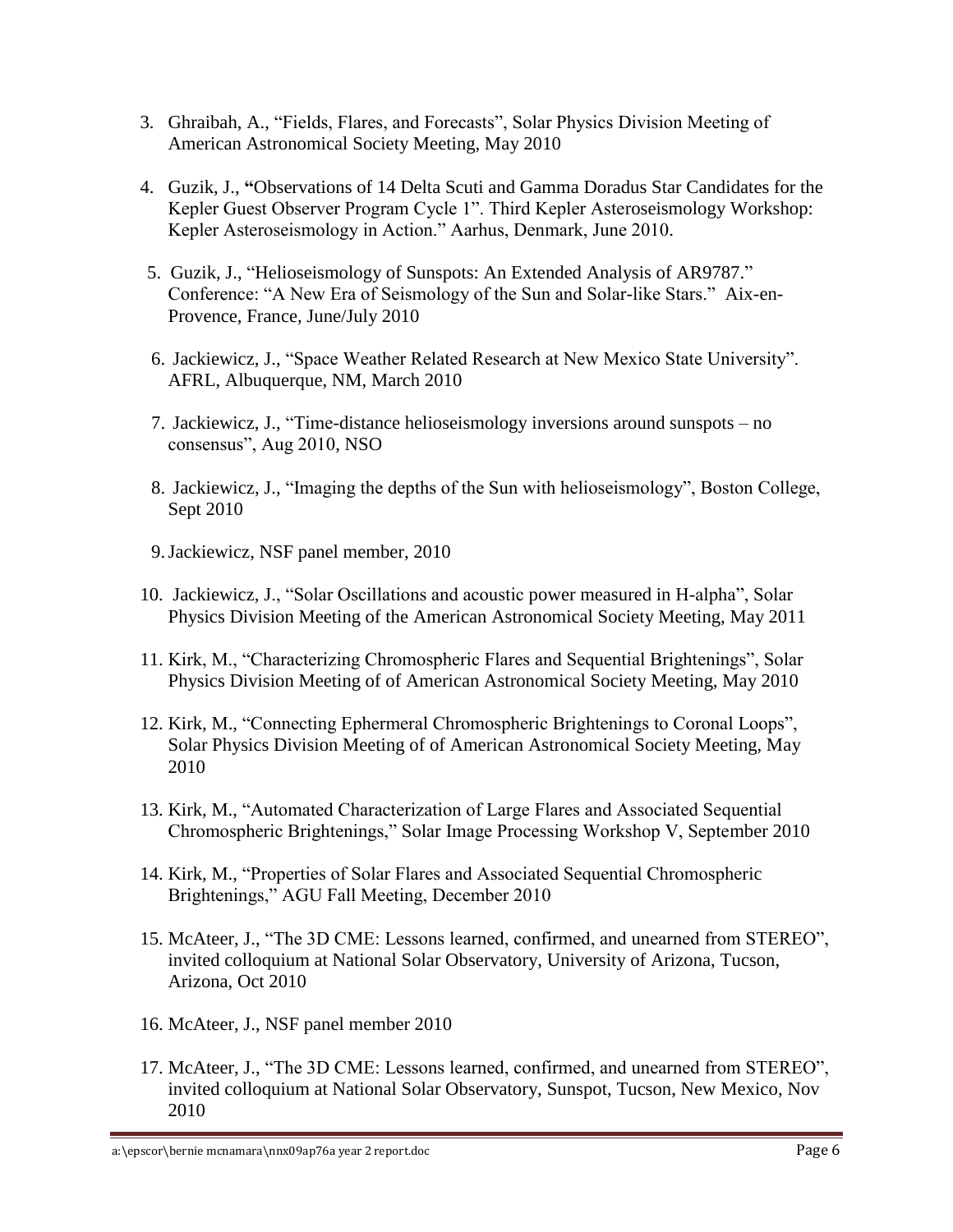- 18. McNamara, B., "The influence of Rotation on the Pulsation Spectra of B stars", Solar Physics Division Meeting of the American Astronomical Society Meeting, May 2011
- 19. McNamara, B., "The Pulsation Spectra of Kepler B-stars", Summer meeting of the American Astronomical Society, May 2011, Boston, MA
- 20. McNamara, B., NASA Kepler Guest Observer's panel member 2010-2011
- 21. Pevtsov, A., "Coronal Loop detection and seismology", Solar Physics Division Meeting of the American Astronomical Society Meeting, May 2010
- *c. Articles submitted to NASA venues* None
- *d.Patents and patent applications* None
- *e. Follow-on grant proposals submitted/funded including funding amounts*
- 1. Cao, H & Jackiewicz,J., "Efficient and Intelligent Management of Solar Data by Utilizing High-Performance Computing Infrastructure and Semantic Knowledge for Data-Intensive Retrieval and Exploration", NMSU, \$50,000
- 2. Guzik, J., "A search for hybrid Gamma Doradus/Delta Scuti pulsating variablesimproving the statistics". NASA. \$100,000. 1 year
- 3. Jackiewicz, J., "Sounding stars with Kepler", **(**with PI Joanna Molenda-Zakowics, Univ. of Warsaw) European Union. \$3,500,000. 3 years. Awarded (funding amount under discussion)
- 4. Jackiewicz, J., "Probing stellar interiors with asteroseismology". Los Alamos National Laboratory. \$215,564. 3 years
- 5. Jackiewicz,J: "Automatic recognition of solar features for developing data driven prediction models of solar activity and space weather. AFOSR. \$45,000. 1 year
- 6. Jackiewicz, J., "MRI consortium: Acquisition of the U.S. contribution to SONG: A global telescope network for asteroseismology and exoplanets"**.** Co-PI. Jon Hakkila (College of Charleston), NSF. \$3,269,000. 3 years. Declined
- 7. Jackiewicz, J., "The National Solar Observatory's annual solar physics workshops of the American Astronomical Society". NSF. \$45,000, 3 years.
- 8. Jackiewicz, J., "A program to financially support student attendance at solar physics meetings. NASA. \$45,000. 3 years. (pending)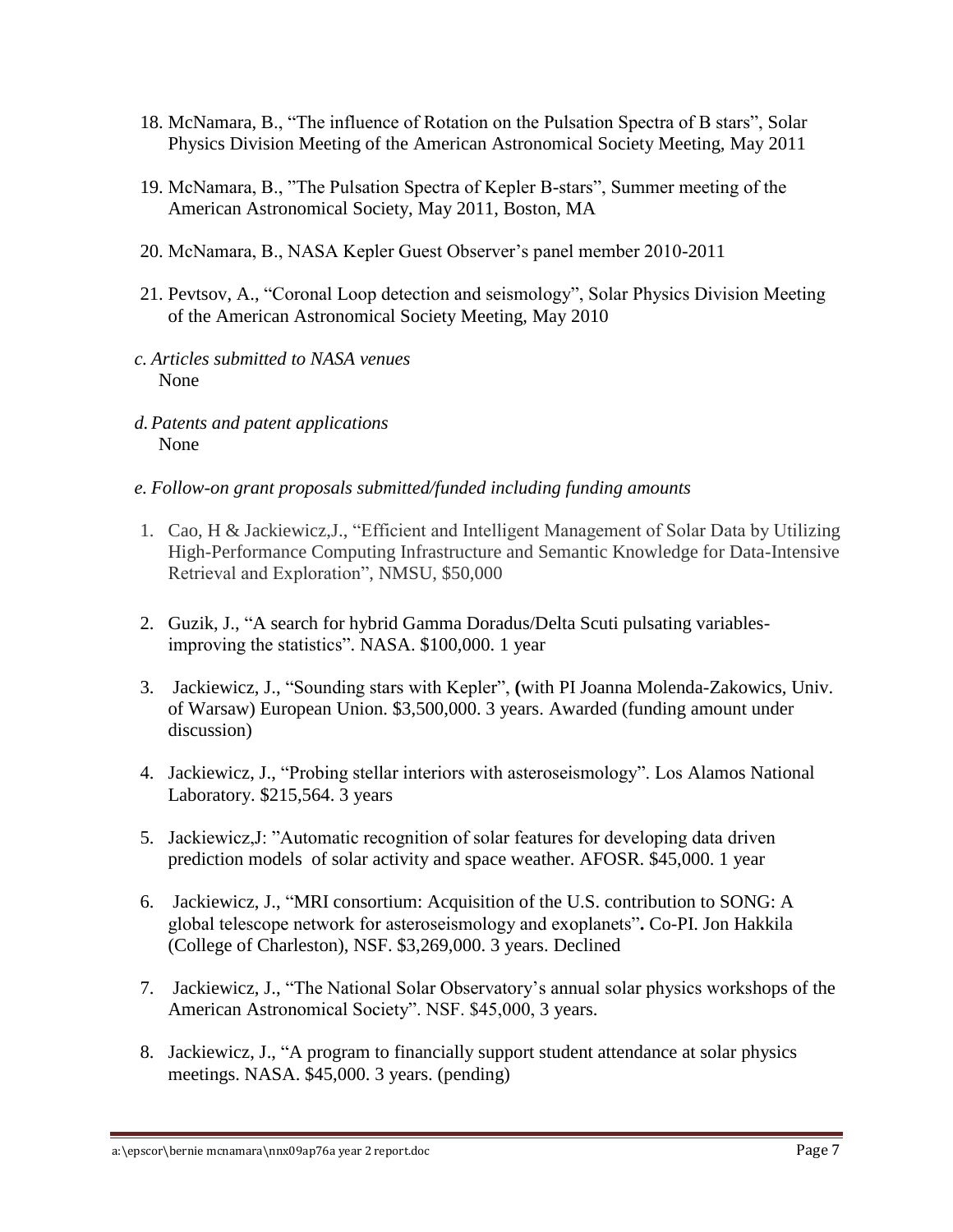- 9. McAteer, J., "The Complex Sun", NASA, \$452,000, 3 yrs (pending)
- 10. McAteer, J., "Coronal oscillations for SDO", Harvard Smithsonian/NASA, \$40,000, 2 yrs
- 11. McAteer,J., "Adaptive Optics for Solar Physics" NMSU, \$44,000, 3 yrs
- 12. McAteer, J., "Neutron Monitors for Space Science", NASA, \$747,000, 3 yrs (pending)
- 13. McAteer, J., "Novel Approaches to Understanding Coronal Structures", NASA, \$356,000, 3 yrs (pending)
- 14. McNamara,B., "The structure and global properties of Red Giant Clump stars". NASA McNamara (data only)
- 15. McNamara,B., "Characterizing the top of the Red Giant Branch using Kepler drop-list stars". NASA. \$55,203. 1 year (data only)
- 16. McNamara, B., "New Mexico education center in space science and engineering. Department of Defense. \$4,830,302. 5 years. Declined
- 17. McNamara, B., "Creating a  $21<sup>st</sup>$  Century Partnership with the National Solar Observatory for Excellence in Solar Physics", AURA/NSF (pending)

#### **14. Demographic (ethnicity/race and gender through self identification) information on participants**

| Name               | Ethnicity | Gender | Institution                       |
|--------------------|-----------|--------|-----------------------------------|
| Ahluwalia, Hargit  | Anglo     | M      | University of New Mexico          |
| Balasubramaniam, K | Anglo     | M      | <b>AFRL</b>                       |
| Boucheron, Laura   | Anglo     | F      | New Mexico State University       |
| Cao, Huiping       | Asian     | F      | New Mexico State University       |
| Guzik, Joyce       | Anglo     | F      | Los Alamos National Lab           |
| Jackiewicz, Jason  | Anglo     | M      | New Mexico State University       |
| McAteer, J         | Anglo     | M      | New Mexico State University       |
| McNamara, B        | Anglo     | M      | New Mexico State University       |
| Rimmile, T         | Anglo     | M      | <b>National Solar Observatory</b> |
| Voelz, David       | Anglo     | M      | New Mexico State University       |
| Uitenbroek, Han    | Anglo     | M      | <b>National Solar Observatory</b> |

*a) Faculty – including names and institutions*